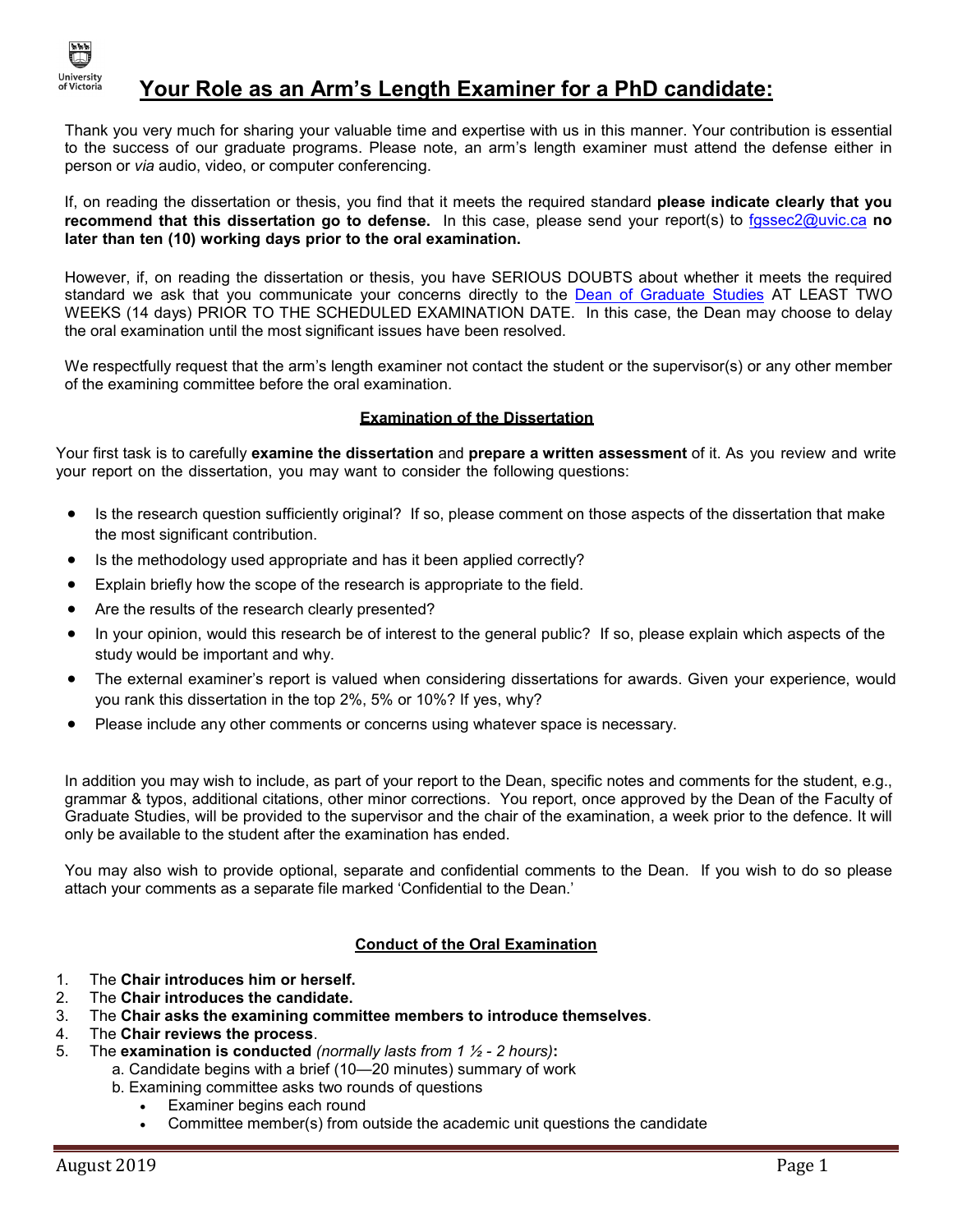

# **Your Role as an Arm's Length Examiner for a PhD candidate:**

- Committee member(s) from the academic unit then questions the candidate Supervisor goes last
- c. If there is sufficient time, other members of the Faculty of Graduate Studies may ask questions
- d. If there is sufficient time, members of the audience may ask questions

e. When questioning is completed, the candidate and the audience withdraw so that the examining committee can consider the thesis and defense *in camera.*

## 6. **Post-oral discussion** *in camera*

The discussion and decision of the examining committee should be based on the content of the dissertation as well as the candidate's ability to defend it.

- 7. The **committee chooses an outcome** from the options listed below.
- 8. The **candidate is asked to return** to the examining room and the results are discussed.
- 9. The **members of the examining committee sign the Thesis/Dissertation Approval form** (brought to the exam by the supervisor).

#### **Possible outcomes of the oral examination**

#### **1.** The dissertation or thesis is **acceptable subject to editorial changes** as presented **and the oral defense is acceptable.**

ACTION: All members of the examining committee sign the Thesis/Dissertation approval form (brought to exam by supervisor).

#### **2.** The dissertation or thesis is **acceptable subject to minor revisions** and the **oral defense is acceptable.**

*Minor revisions are more than corrections of typographical or punctuation errors. Typical examples of minor revisions include: clarification of textual material, the qualification of research findings or conclusions, or minor additions that improve the reading and understanding of the dissertation or thesis.*

#### ACTIONS:

- i) All members of the examining committee except the supervisor sign the Thesis/Dissertation approval form (brought to exam by supervisor).
- ii) All members of the examining committee draw up a list of required revisions.
- iii) The supervisor is responsible for ensuring that the revisions are satisfactorily completed.<br>iv) The supervisor signs the Thesis/Dissertation Approval Form and the Letter of Recommer
- The supervisor signs the Thesis/Dissertation Approval Form and the Letter of Recommendation when the dissertation or thesis had been revised to meet the committee's requirements.

#### **3.** The dissertation or thesis is **acceptable subject to major revisions** and the **oral defense is acceptable**

*An example of when a dissertation or thesis is acceptable subject to major revisions and the oral defense is acceptable might be when a candidate has orally convinced the examining committee of the validity of the research results but has failed substantively to express this in the dissertation or thesis.*

#### ACTIONS:

- i) No one on the examining committee signs the Thesis/Dissertation Approval form.
- ii) The Chair makes a detailed and complete record of the required major revisions as agreed to by majority vote of the examining committee and provides this to the student at the conclusion of the examination.
- iii) After consultation with the candidate, the maximum length of time permitted for the revisions shall be set by majority vote of the committee, but shall not exceed one year from the date of the oral examination.
- iv) The supervisor oversees the major revisions.
- v) When the dissertation or thesis is acceptable to the supervisor, s/he distributes it to the remaining members of the examining committee.
- vi) When it is acceptable to the entire committee, the supervisor ensures that each committee member signs the Thesis/Dissertation Approval Form.
- vii) The head of the academic unit and the student's supervisor sign the Letter of Recommendation.

## **4.** The examination is **adjourned.**